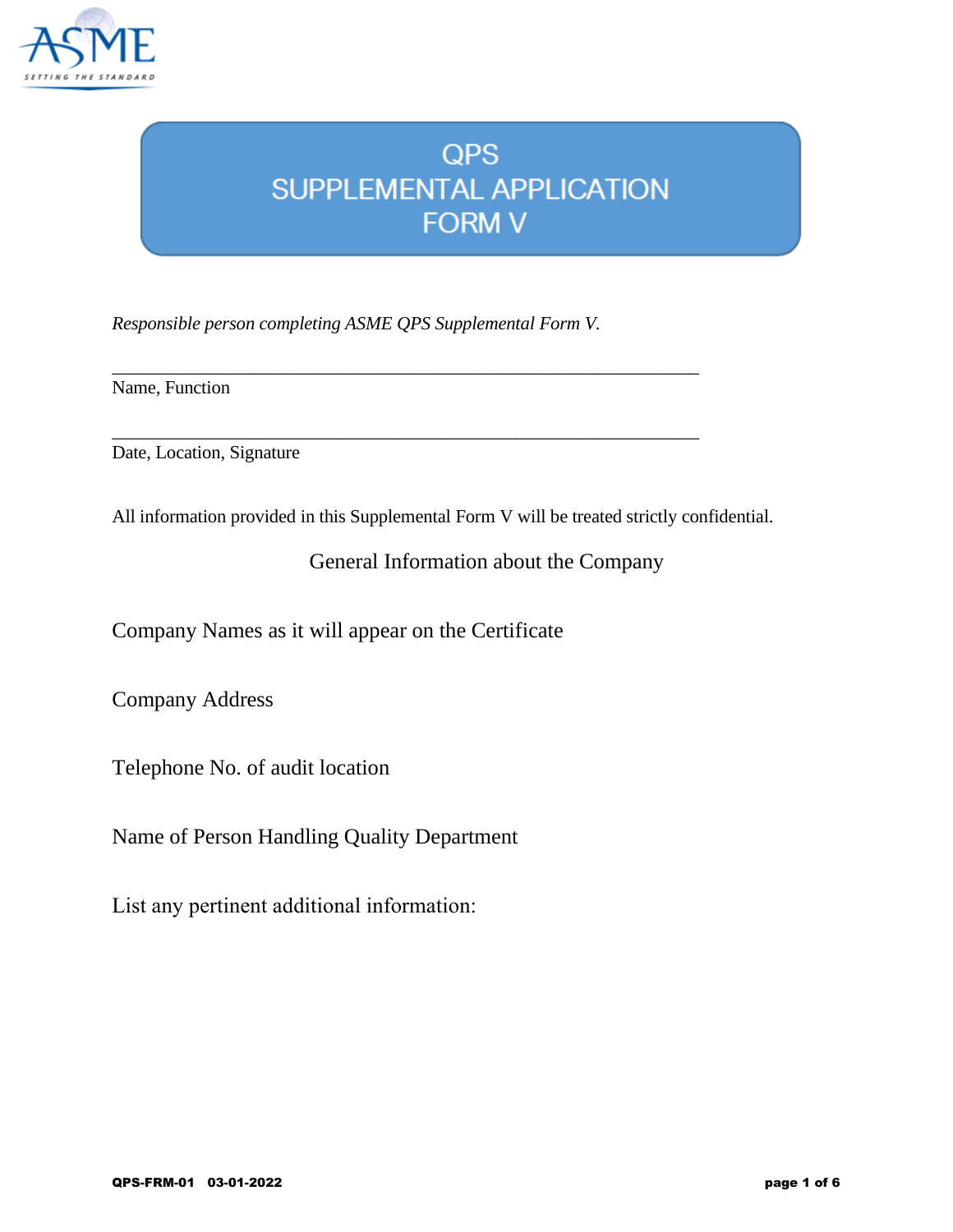| Will you be using a consultant to help you | Yes.<br>N <sub>o</sub> |
|--------------------------------------------|------------------------|
| implement Quality Management Systems?      |                        |

(If "YES" complete the section below)

| Name    |  |      |
|---------|--|------|
| Address |  |      |
| Email   |  | Tel. |

## **Describe Products/Services covered under QPS Program**

Please provide a description of the scope of activities, products and services covered under your QPS Quality Management System:

## **Competency Requirements - Quality Manager**

Per QPS Standard requirement 2-2.3 Competency Requirements - Quality Manager, the Quality Manager is required to complete a formal ASME QPS Training course. The QPS Certification Program cost covers the QPS Course fee for up to 2 (two) members of an organization that has submitted an acceptable application under the program. Please list below, the two employees assigned to take the QPS course.

NOTE: If the individual(s) fail to meet the minimum score requirement of 75%, the individuals will be required to retake the course and the company will be required to submit a retesting fee of \$200.00 USD.

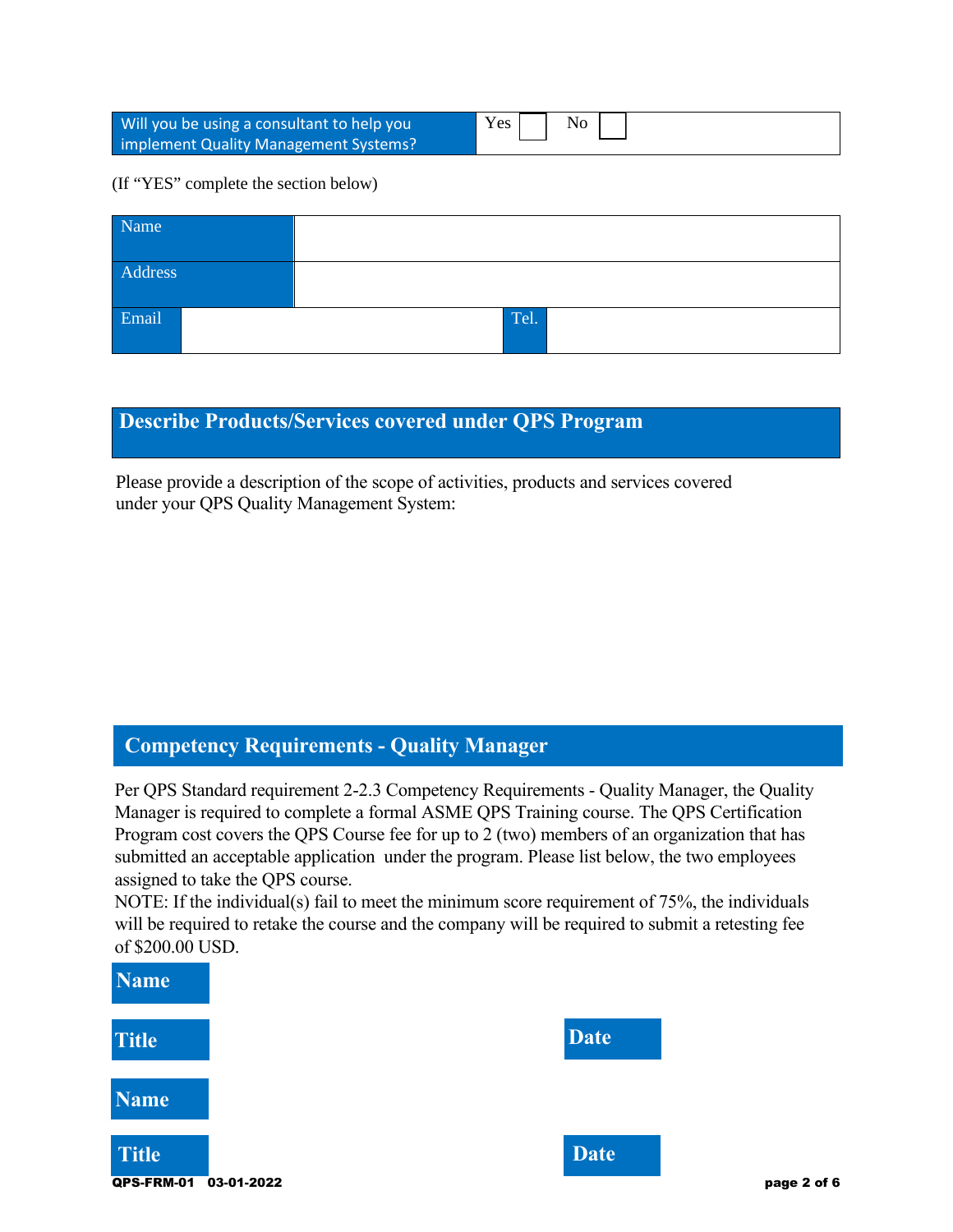|                               | Industry - Please select the industry that best describes your organization and provide details. |
|-------------------------------|--------------------------------------------------------------------------------------------------|
| Raw material manufacturers    |                                                                                                  |
| <b>Material manufacturers</b> |                                                                                                  |
| Engineering                   |                                                                                                  |
| Aerospace/Automotive          |                                                                                                  |
| <b>Service Providers</b>      |                                                                                                  |
| <b>Additive Manufacturing</b> |                                                                                                  |
| Robotics and/or UAVs          |                                                                                                  |
| Renewable/Green Eng.          |                                                                                                  |
| (Solar, wind, biofuels etc)   |                                                                                                  |
| Laboratory and/or testing     |                                                                                                  |
| facility                      |                                                                                                  |
| Construction - equipment &    |                                                                                                  |
| components                    |                                                                                                  |
| Construction - Building and   |                                                                                                  |
| facilities                    |                                                                                                  |
| Nanotechnology                |                                                                                                  |
| Safety Equipment and/or       |                                                                                                  |
| Specifications                |                                                                                                  |
| <b>Water Treatment</b>        |                                                                                                  |
| <b>Information Technology</b> |                                                                                                  |
| <b>Cyber Security</b>         |                                                                                                  |
| Other                         |                                                                                                  |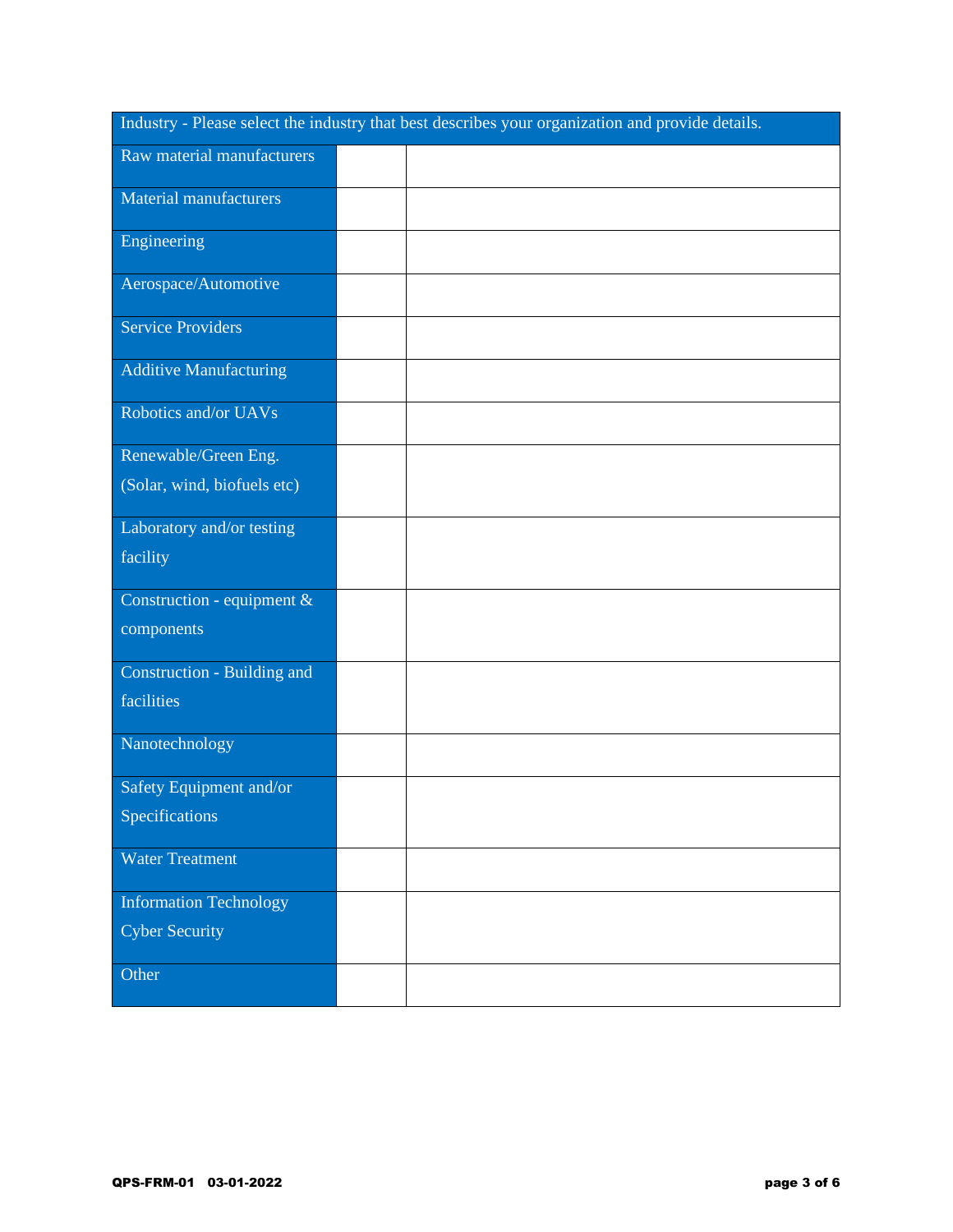|                          |                                                                                                                                                                                                                                                         |     | <b>Quality Related Information</b> |
|--------------------------|---------------------------------------------------------------------------------------------------------------------------------------------------------------------------------------------------------------------------------------------------------|-----|------------------------------------|
| $\mathbf{1}$             | Do you currently hold any<br>external approvals, certifications<br>or accreditations, i.e. ISO 9001?<br>(Please provide copies of<br>certificates)                                                                                                      | Yes | N <sub>o</sub>                     |
| $\overline{2}$           | Do you have a documented<br>Quality Program conforming to<br>QPS?                                                                                                                                                                                       | Yes | N <sub>o</sub>                     |
| 3                        | Are the personnel performing<br>quality control independent of<br>production responsibility?<br>(Provide organisation chart)                                                                                                                            | Yes | N <sub>o</sub>                     |
| $\overline{4}$           | Does your company conduct<br>regular internal process quality<br>and System audits? How often,<br>and are they performed by<br>persons without direct<br>responsibility for the activities<br>being audited?                                            | Yes | N <sub>o</sub>                     |
| $\overline{5}$           | Do you employ auditors, or do<br>you use an auditing service?                                                                                                                                                                                           | Yes | N <sub>o</sub>                     |
| 6                        | Do you use any product Codes<br>and Standards in support of your<br>QPS program, and do you<br>currently hold the latest versions<br>of these applicable Codes and<br>Standards? If yes, please identify<br>or provide list of Codes $\&$<br>Standards. | Yes | N <sub>o</sub>                     |
| $\overline{\mathcal{L}}$ | Do you outsource any<br>manufacturing<br>activities/processes? If yes,<br>identify which<br>activities/processes are being<br>outsourced and provide list of<br>approved vendors.                                                                       | Yes | N <sub>o</sub>                     |
| 8                        | Name and address of any<br>contract manufacturers                                                                                                                                                                                                       |     |                                    |
| 9                        | Is Calibration of measuring and<br>testing equipment performed in<br>house or subcontracted?                                                                                                                                                            | Yes | N <sub>o</sub>                     |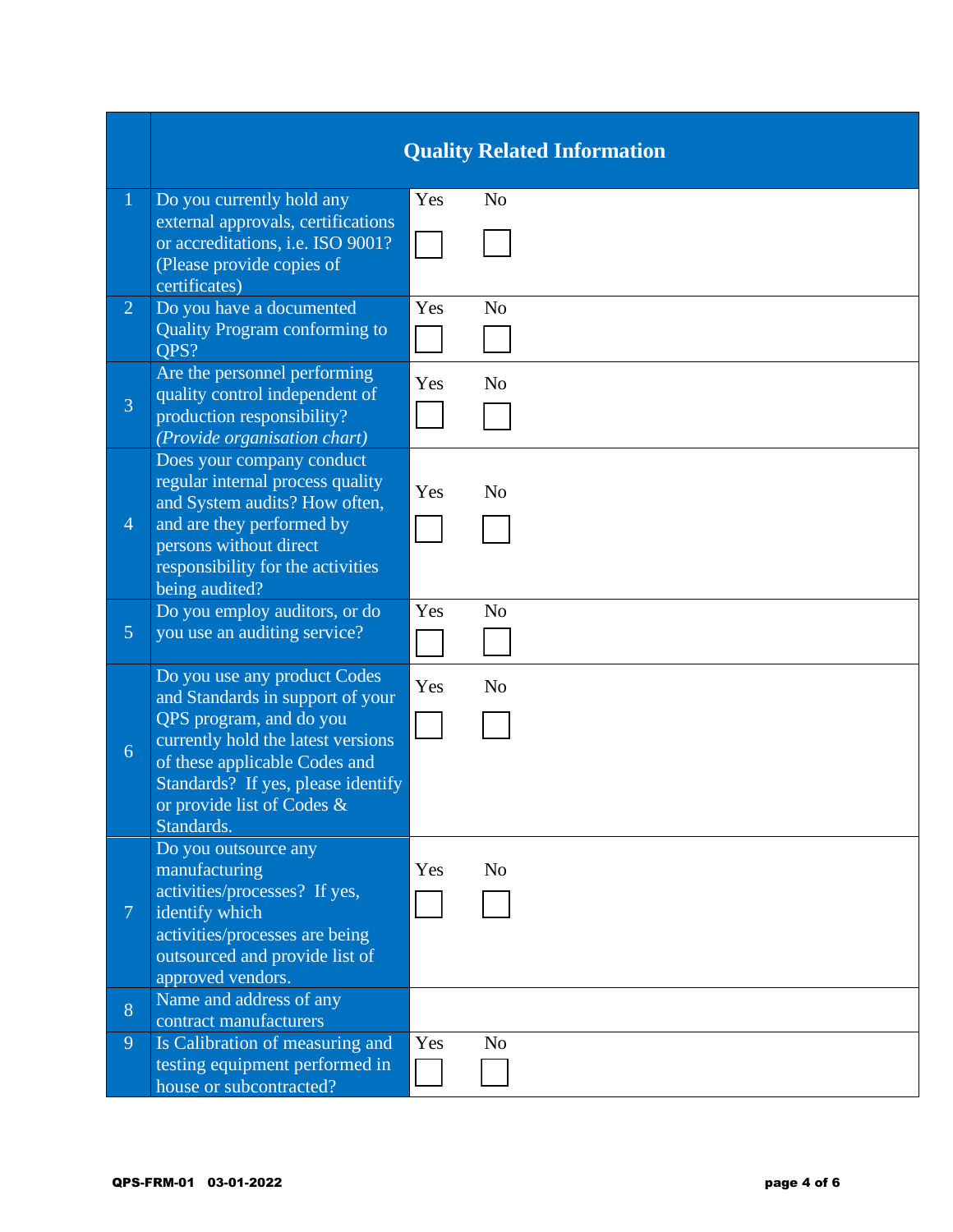|        | Details and location of main & additional site | No of<br>Employees | Distance<br>between<br>sites | Facility<br>Sq<br>Meters |
|--------|------------------------------------------------|--------------------|------------------------------|--------------------------|
| Site 1 |                                                |                    |                              |                          |
| Site 2 |                                                |                    |                              |                          |
| Site 3 |                                                |                    |                              |                          |
| Site 4 |                                                |                    |                              |                          |
| Site 5 |                                                |                    |                              |                          |
| Totals |                                                |                    |                              |                          |

Please outline the activities your employees conduct, the number of personnel involved in each task (\*Where part time workers or contracted workers are employed, please provide full time equivalent i.e., 10 persons x 4 hrs. / normal working hours.)

| <b>Task</b>                  | <b>YES/NO</b> | No.<br><b>Employees</b> | <b>Task</b>                                                                                                                               | <b>YES/NO</b> | No.<br><b>Employees</b> |
|------------------------------|---------------|-------------------------|-------------------------------------------------------------------------------------------------------------------------------------------|---------------|-------------------------|
| Marketing                    |               |                         | R&D                                                                                                                                       |               |                         |
| <b>Sales</b>                 |               |                         | Design                                                                                                                                    |               |                         |
| Receipt<br><b>Inspection</b> |               |                         | Warehousing                                                                                                                               |               |                         |
| Scheduling                   |               |                         | <b>HR</b>                                                                                                                                 |               |                         |
| QA/QC                        |               |                         | Maintenance                                                                                                                               |               |                         |
| Finance                      |               |                         | Shipping                                                                                                                                  |               |                         |
| Procurement                  |               |                         | Manufacturing<br>Fabrication                                                                                                              |               |                         |
|                              |               |                         | And its other continuous of second coordinates that determined to continuate a second and $\alpha$ and $\alpha$ and $\alpha$ and $\alpha$ |               |                         |

Are significant numbers of your employees involved in conducting the same tasks? If so, please give details of the task and the number of employees involved.